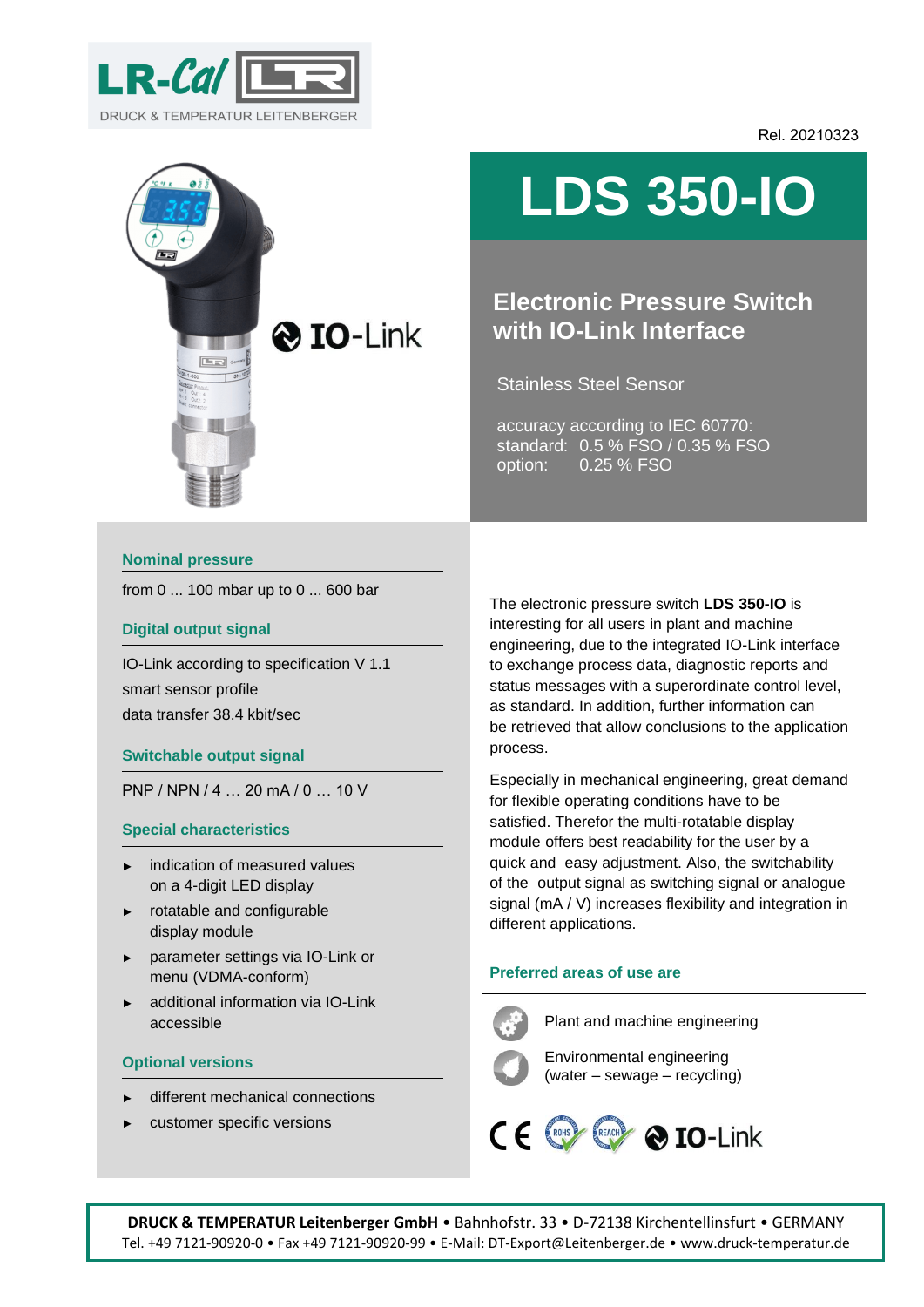## LDS 350-IO Electronic Pressure Switch with IO-Link Interface Technical Data

| Input pressure range                                                                                             |                      |                                                        |                                                                                                       |                  |                                                     |                 |                       |                |     |                |    |  |  |  |  |  |
|------------------------------------------------------------------------------------------------------------------|----------------------|--------------------------------------------------------|-------------------------------------------------------------------------------------------------------|------------------|-----------------------------------------------------|-----------------|-----------------------|----------------|-----|----------------|----|--|--|--|--|--|
| Nominal pressure gauge                                                                                           | [bar]                | 0.10                                                   | 0.16                                                                                                  | 0.25             | 0.40                                                | 0.60            | 1                     | 1.6            | 2.5 | 4              | 6  |  |  |  |  |  |
| Nominal pressure absolute                                                                                        | [bar]                | $\blacksquare$                                         | $\blacksquare$                                                                                        | $\blacksquare$   | 0.40                                                | 0.60            | $\mathbf{1}$          | 1.6            | 2.5 | $\overline{4}$ | 6  |  |  |  |  |  |
| Overpressure (static)                                                                                            | [bar]                | 0.5                                                    | 1                                                                                                     | 1                | 2                                                   | 5               | 5                     | 10             | 10  | 20             | 40 |  |  |  |  |  |
| Burst pressure ≥                                                                                                 | [bar]                | 1.5                                                    | 1.5                                                                                                   | 1.5              | 3                                                   | 7.5             | 7.5                   | 15<br>15<br>25 |     |                |    |  |  |  |  |  |
| 50                                                                                                               |                      |                                                        |                                                                                                       |                  |                                                     |                 |                       |                |     |                |    |  |  |  |  |  |
| Input pressure range                                                                                             |                      |                                                        |                                                                                                       |                  |                                                     |                 |                       |                |     |                |    |  |  |  |  |  |
| Nominal pressure                                                                                                 | [bar]                | 10<br>25<br>40<br>60<br>16<br>100<br>160<br>250<br>400 |                                                                                                       |                  |                                                     |                 |                       |                |     |                |    |  |  |  |  |  |
| gauge / absolute                                                                                                 |                      |                                                        |                                                                                                       |                  |                                                     |                 |                       |                |     |                |    |  |  |  |  |  |
| Overpressure (static)<br>Burst pressure ≥                                                                        | [bar]<br>[bar]       |                                                        | 80<br>105<br>600<br>600<br>1000<br>1000<br>1000<br>40<br>80<br>210<br>120<br>120<br>50<br>210<br>1000 |                  |                                                     |                 |                       |                |     |                |    |  |  |  |  |  |
| Vacuum resistance                                                                                                | [bar]                |                                                        | 420<br>1000<br>1250<br>1250<br>1800<br>p <sub>N</sub> ≥ 1 bar: unlimited vacuum resistant             |                  |                                                     |                 |                       |                |     |                |    |  |  |  |  |  |
|                                                                                                                  |                      | $p_N < 1$ bar: on request                              |                                                                                                       |                  |                                                     |                 |                       |                |     |                |    |  |  |  |  |  |
|                                                                                                                  |                      |                                                        |                                                                                                       |                  |                                                     |                 |                       |                |     |                |    |  |  |  |  |  |
| <b>Supply</b>                                                                                                    |                      |                                                        |                                                                                                       |                  |                                                     |                 |                       |                |     |                |    |  |  |  |  |  |
| Voltage supply                                                                                                   |                      | $V_s = 18  30 V_{DC}$                                  |                                                                                                       |                  |                                                     |                 |                       |                |     |                |    |  |  |  |  |  |
| <b>Output signals</b>                                                                                            |                      |                                                        |                                                                                                       |                  |                                                     |                 |                       |                |     |                |    |  |  |  |  |  |
| Output signal 1                                                                                                  |                      | IO-Link / SIO (PNP / NPN) switchable                   |                                                                                                       |                  |                                                     |                 |                       |                |     |                |    |  |  |  |  |  |
| Output signal 2                                                                                                  |                      |                                                        | 4  20 mA / 3-wire                                                                                     |                  | or                                                  |                 |                       |                |     |                |    |  |  |  |  |  |
|                                                                                                                  |                      | $010$ V / 3-wire                                       |                                                                                                       |                  | or                                                  |                 |                       |                |     |                |    |  |  |  |  |  |
|                                                                                                                  |                      |                                                        | PNP / NPN switchable                                                                                  |                  |                                                     |                 |                       |                |     |                |    |  |  |  |  |  |
| Signal characteristics switching signal                                                                          |                      |                                                        |                                                                                                       |                  |                                                     |                 |                       |                |     |                |    |  |  |  |  |  |
| $\leq \pm 0.35$ % FSO<br>Accuracy of switching points <sup>1</sup>                                               |                      |                                                        |                                                                                                       |                  |                                                     |                 |                       |                |     |                |    |  |  |  |  |  |
| Repeatability                                                                                                    | $\leq \pm 0.1$ % FSO |                                                        |                                                                                                       |                  |                                                     |                 |                       |                |     |                |    |  |  |  |  |  |
| Max switching current                                                                                            |                      | 150 mA                                                 |                                                                                                       |                  |                                                     |                 |                       |                |     |                |    |  |  |  |  |  |
| Switching frequency                                                                                              |                      | max. 170 Hz                                            |                                                                                                       |                  |                                                     |                 |                       |                |     |                |    |  |  |  |  |  |
| Delay time                                                                                                       |                      | $0.050.0$ sec                                          |                                                                                                       |                  |                                                     |                 |                       |                |     |                |    |  |  |  |  |  |
| Response time                                                                                                    |                      | $<$ 12 msec                                            |                                                                                                       |                  |                                                     |                 |                       |                |     |                |    |  |  |  |  |  |
| Signal characteristics analogue signal                                                                           |                      |                                                        |                                                                                                       |                  |                                                     |                 |                       |                |     |                |    |  |  |  |  |  |
| Accuracy <sup>1</sup>                                                                                            |                      | standard:                                              |                                                                                                       | nominal pressure |                                                     | $< 0.4$ bar:    | $\leq$ ± 0.50 % FSO   |                |     |                |    |  |  |  |  |  |
|                                                                                                                  |                      |                                                        |                                                                                                       | nominal pressure |                                                     | $\geq 0.4$ bar: | ≤ ± 0.35 % FSO        |                |     |                |    |  |  |  |  |  |
|                                                                                                                  |                      | option:                                                |                                                                                                       | nominal pressure | $\geq 0.4$ bar                                      |                 | $\leq \pm 0.25$ % FSO |                |     |                |    |  |  |  |  |  |
| Long term stability                                                                                              |                      |                                                        |                                                                                                       |                  | $\leq \pm 0.3$ % FSO / year at reference conditions |                 |                       |                |     |                |    |  |  |  |  |  |
| Load (4  20 mA / 3-wire)                                                                                         |                      | $R_{max}$ = 330 $\Omega$                               |                                                                                                       |                  |                                                     |                 |                       |                |     |                |    |  |  |  |  |  |
| Load (0  10 V / 3-wire)                                                                                          |                      | $R_{min}$ = 10 k $\Omega$                              |                                                                                                       |                  |                                                     |                 |                       |                |     |                |    |  |  |  |  |  |
| Influence effects                                                                                                |                      |                                                        | supply: 0.05% FSO                                                                                     |                  |                                                     |                 |                       |                |     |                |    |  |  |  |  |  |
|                                                                                                                  |                      | load:<br>$\leq$ 0.1 % FSO                              |                                                                                                       |                  |                                                     |                 |                       |                |     |                |    |  |  |  |  |  |
| Adjustability                                                                                                    |                      | offset: $\pm 5 \%$                                     |                                                                                                       |                  |                                                     |                 |                       |                |     |                |    |  |  |  |  |  |
| $-10%$<br>span:                                                                                                  |                      |                                                        |                                                                                                       |                  |                                                     |                 |                       |                |     |                |    |  |  |  |  |  |
| <sup>1</sup> accuracy according to IEC 60770 – limit point adjustment (non-linearity, hysteresis, repeatability) |                      |                                                        |                                                                                                       |                  |                                                     |                 |                       |                |     |                |    |  |  |  |  |  |
| Thermal effects (offset and span)                                                                                |                      |                                                        |                                                                                                       |                  |                                                     |                 |                       |                |     |                |    |  |  |  |  |  |
| Thermal error                                                                                                    |                      |                                                        | $≤$ ± 0.3 % FSO / 10 K                                                                                |                  |                                                     |                 |                       |                |     |                |    |  |  |  |  |  |
| in compensated range                                                                                             |                      | $-2585 °C$                                             |                                                                                                       |                  |                                                     |                 |                       |                |     |                |    |  |  |  |  |  |
| <b>Permissible temperatures</b>                                                                                  |                      |                                                        |                                                                                                       |                  |                                                     |                 |                       |                |     |                |    |  |  |  |  |  |
| Permissible temperatures<br>medium:<br>$-40$ 125 °C                                                              |                      |                                                        |                                                                                                       |                  |                                                     |                 |                       |                |     |                |    |  |  |  |  |  |
|                                                                                                                  |                      |                                                        |                                                                                                       |                  | electronics / environment / storage: -40  85 °C     |                 |                       |                |     |                |    |  |  |  |  |  |
| <b>Electrical protection</b>                                                                                     |                      |                                                        |                                                                                                       |                  |                                                     |                 |                       |                |     |                |    |  |  |  |  |  |
| Short-circuit protection                                                                                         |                      | permanent                                              |                                                                                                       |                  |                                                     |                 |                       |                |     |                |    |  |  |  |  |  |
| Reverse polarity protection                                                                                      |                      | no damage, but also no function                        |                                                                                                       |                  |                                                     |                 |                       |                |     |                |    |  |  |  |  |  |
| Electromagnetic compatibility                                                                                    |                      | emission and immunity according to EN 61326            |                                                                                                       |                  |                                                     |                 |                       |                |     |                |    |  |  |  |  |  |
| <b>IO-Link</b>                                                                                                   |                      |                                                        |                                                                                                       |                  |                                                     |                 |                       |                |     |                |    |  |  |  |  |  |
| Interface                                                                                                        |                      | IO-Link 1.1; slave                                     |                                                                                                       |                  |                                                     |                 |                       |                |     |                |    |  |  |  |  |  |
| Data transfer                                                                                                    |                      |                                                        | 38.4 kbit/sec (COM 2)                                                                                 |                  |                                                     |                 |                       |                |     |                |    |  |  |  |  |  |
| Mode                                                                                                             |                      | SIO / IO-Link                                          |                                                                                                       |                  |                                                     |                 |                       |                |     |                |    |  |  |  |  |  |
| Standard                                                                                                         |                      | IEC 61131-2                                            |                                                                                                       |                  |                                                     |                 |                       |                |     |                |    |  |  |  |  |  |
|                                                                                                                  |                      |                                                        | IEC 61131-9                                                                                           |                  |                                                     |                 |                       |                |     |                |    |  |  |  |  |  |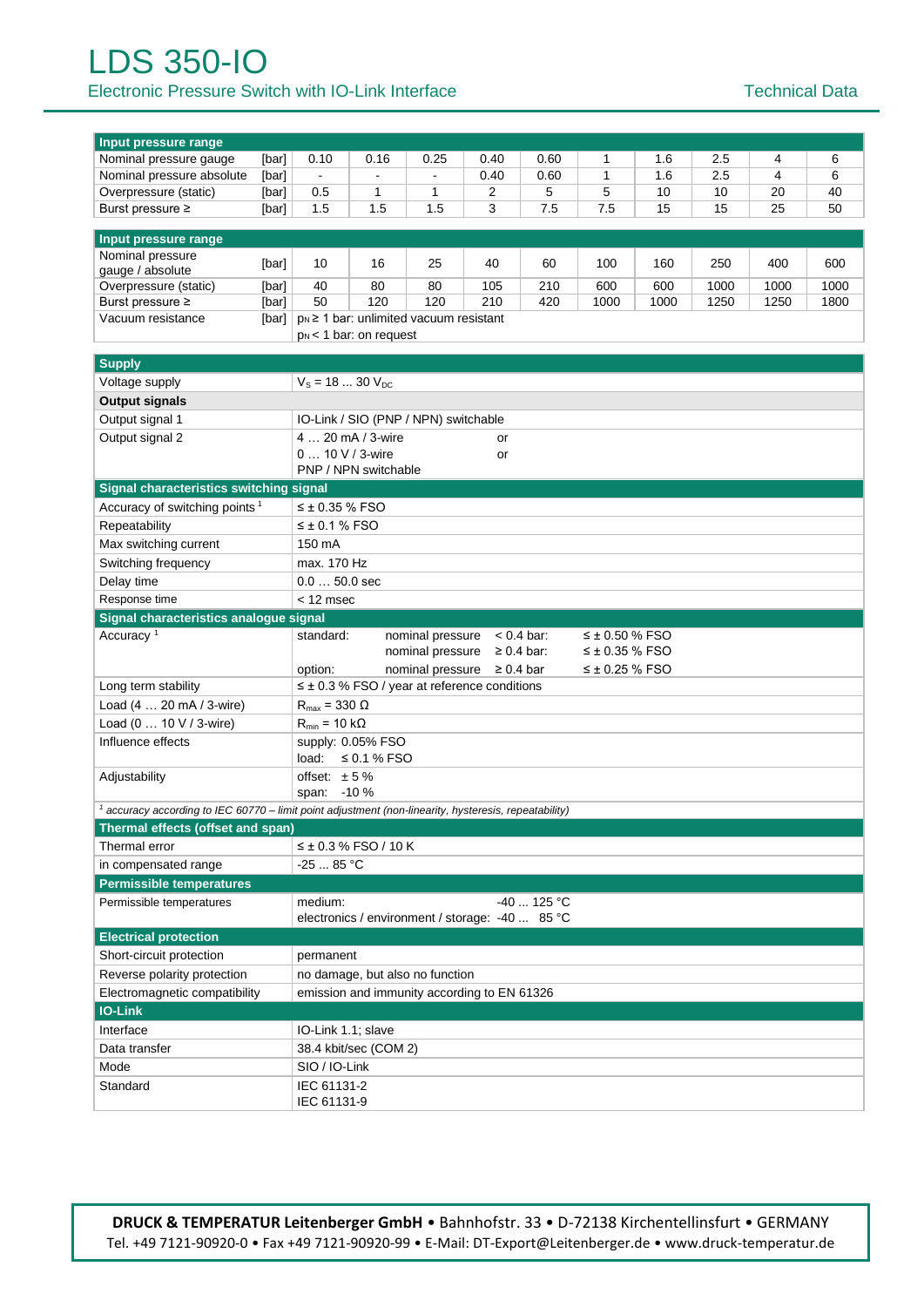| <b>Mechanical stability</b>                                                                         |                                                                                                                                                                                                                                                                              |                                                                                                          |    |  |  |  |  |  |  |  |  |  |
|-----------------------------------------------------------------------------------------------------|------------------------------------------------------------------------------------------------------------------------------------------------------------------------------------------------------------------------------------------------------------------------------|----------------------------------------------------------------------------------------------------------|----|--|--|--|--|--|--|--|--|--|
| Vibration                                                                                           | 10 g / 25 Hz  2 kHz                                                                                                                                                                                                                                                          | according to DIN EN 60068-2-6                                                                            |    |  |  |  |  |  |  |  |  |  |
| Shock                                                                                               | 500 g / 1 msec                                                                                                                                                                                                                                                               | according to DIN EN 60068-2-27                                                                           |    |  |  |  |  |  |  |  |  |  |
| <b>Materials</b>                                                                                    |                                                                                                                                                                                                                                                                              |                                                                                                          |    |  |  |  |  |  |  |  |  |  |
| Display housing                                                                                     | PA 6.6                                                                                                                                                                                                                                                                       |                                                                                                          |    |  |  |  |  |  |  |  |  |  |
| Pressure port / housing                                                                             | stainless steel 1.4404 (316L)                                                                                                                                                                                                                                                |                                                                                                          |    |  |  |  |  |  |  |  |  |  |
| Seal                                                                                                | standard: FKM<br>options:<br><b>EPDM</b><br>welded version (only for pressure port according to EN 837 with $p_N \le 40$ bar)<br>others on request                                                                                                                           |                                                                                                          |    |  |  |  |  |  |  |  |  |  |
| Diaphragm                                                                                           | stainless steel 1.4435 (316L)                                                                                                                                                                                                                                                |                                                                                                          |    |  |  |  |  |  |  |  |  |  |
| Media wetted parts                                                                                  | pressure port, seal, diaphragm                                                                                                                                                                                                                                               |                                                                                                          |    |  |  |  |  |  |  |  |  |  |
| <b>Miscellaneous</b>                                                                                |                                                                                                                                                                                                                                                                              |                                                                                                          |    |  |  |  |  |  |  |  |  |  |
| Display                                                                                             | 4-digit, 7-segment-LED display on black base body, white, blue foil<br>digit height 7 mm<br>range of indication -1999  +9999<br>visible range 22.5 x 10.5 mm<br>4 LEDs for unit switching (bar, mbar, PSI, MPa)<br>LED status display for IO-Link and contacts               |                                                                                                          |    |  |  |  |  |  |  |  |  |  |
| Operation                                                                                           | 2 buttons                                                                                                                                                                                                                                                                    |                                                                                                          |    |  |  |  |  |  |  |  |  |  |
| Featured                                                                                            | functions according to VDMA 24574-1                                                                                                                                                                                                                                          |                                                                                                          |    |  |  |  |  |  |  |  |  |  |
| Turn-on time                                                                                        | 110 msec                                                                                                                                                                                                                                                                     |                                                                                                          |    |  |  |  |  |  |  |  |  |  |
| Weight                                                                                              | approx. 230 g                                                                                                                                                                                                                                                                |                                                                                                          |    |  |  |  |  |  |  |  |  |  |
| Operational life                                                                                    | 100 million load cycles                                                                                                                                                                                                                                                      |                                                                                                          |    |  |  |  |  |  |  |  |  |  |
| Current consumption                                                                                 | < 50 mA (without contacts)                                                                                                                                                                                                                                                   |                                                                                                          |    |  |  |  |  |  |  |  |  |  |
| Ingress protection                                                                                  | IP 67                                                                                                                                                                                                                                                                        |                                                                                                          |    |  |  |  |  |  |  |  |  |  |
| Installation position                                                                               | any $2$                                                                                                                                                                                                                                                                      |                                                                                                          |    |  |  |  |  |  |  |  |  |  |
| CE-conformity<br>EMC Directive: 2014/30/EU<br>Pressure Equipment Directive: 2014/68/EU (module A) 3 |                                                                                                                                                                                                                                                                              |                                                                                                          |    |  |  |  |  |  |  |  |  |  |
| deviations in the zero point for pressure ranges $p_N \leq 1$ bar.<br><b>Wiring diagrams</b>        | <sup>2</sup> Pressure transmitters are calibrated in a vertical position with the pressure connection down. If this position is changed on installation there can be slight<br>$3$ This directive is only valid for devices with maximum permissible overpressure > 200 bar. |                                                                                                          |    |  |  |  |  |  |  |  |  |  |
| 3-wire-system / configuration of analogue output:                                                   |                                                                                                                                                                                                                                                                              | 3-wire-system / configuration of contact:                                                                |    |  |  |  |  |  |  |  |  |  |
| signal 1: IO-Link or contact<br>signal 2: analogue output                                           |                                                                                                                                                                                                                                                                              | signal 1: IO-Link or contact<br>signal 2: contact                                                        |    |  |  |  |  |  |  |  |  |  |
| supply +<br>p<br>supply -<br>signal 2<br>signal 1<br>ллл с                                          | р<br>Vs<br>A/V<br>> IO-Link Master                                                                                                                                                                                                                                           | supply +<br>ہ ہ<br>$V_{\rm S}$<br>supply -<br>∐R<br>signal 2<br>signal 1<br><b>IO-Link Master</b><br>ллı |    |  |  |  |  |  |  |  |  |  |
| <b>Electrical connection</b>                                                                        |                                                                                                                                                                                                                                                                              |                                                                                                          |    |  |  |  |  |  |  |  |  |  |
| Pin configuration<br>$Supply +$<br>$Supply -$<br>Output signal 1<br>Output signal 2                 | Description<br>supply<br>supply<br>IO-Link / SIO (PNP / NPN)<br>4  20 mA $-$ 3-wire / 0  10 V $-$ 3-wire<br>(PNP / NPN)                                                                                                                                                      | M12x1 (4-pin), metal<br>3<br>4<br>2                                                                      | 2, |  |  |  |  |  |  |  |  |  |
| Shield                                                                                              | shielding                                                                                                                                                                                                                                                                    | plug housing                                                                                             |    |  |  |  |  |  |  |  |  |  |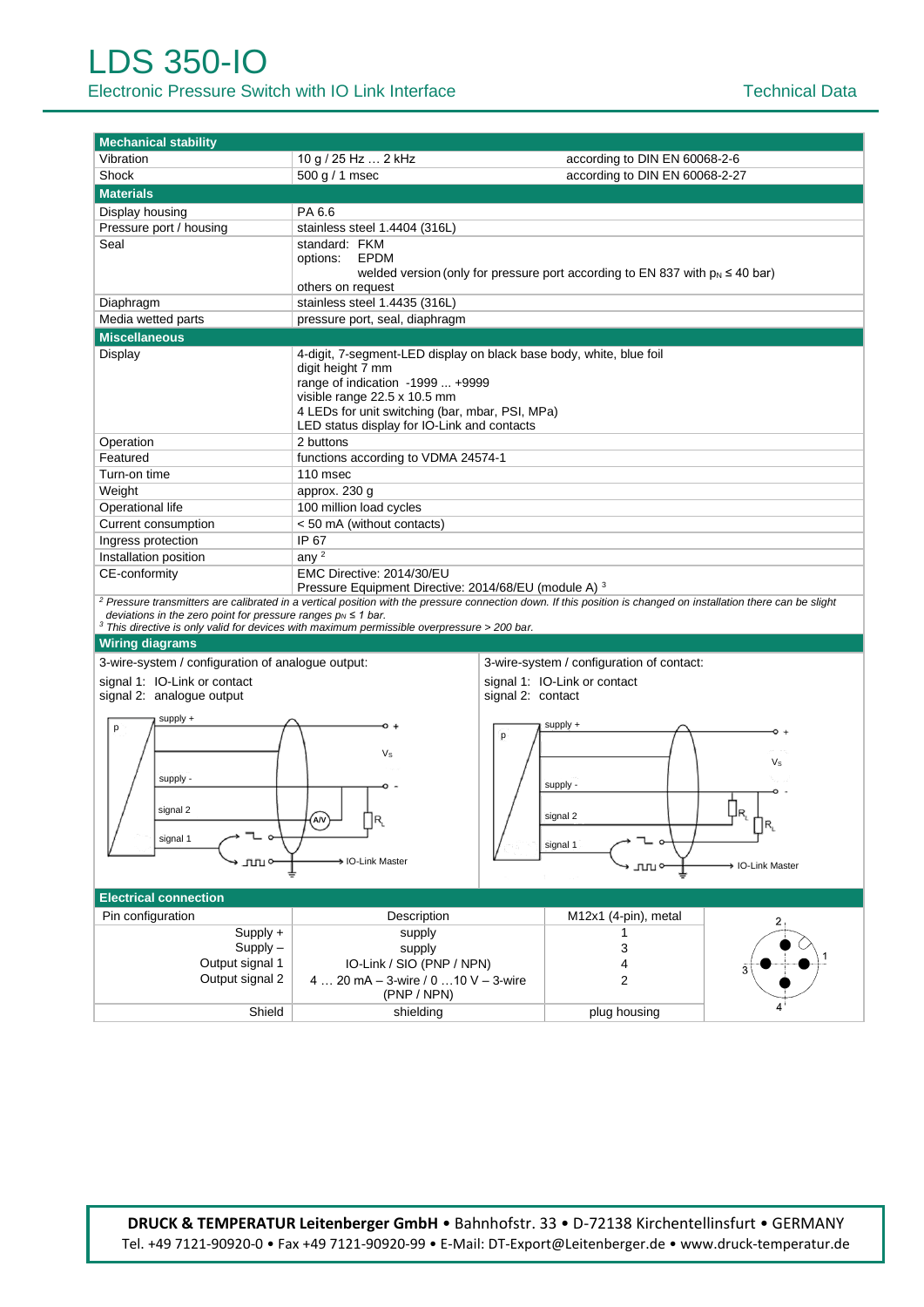**Dimensions (mm / in)**